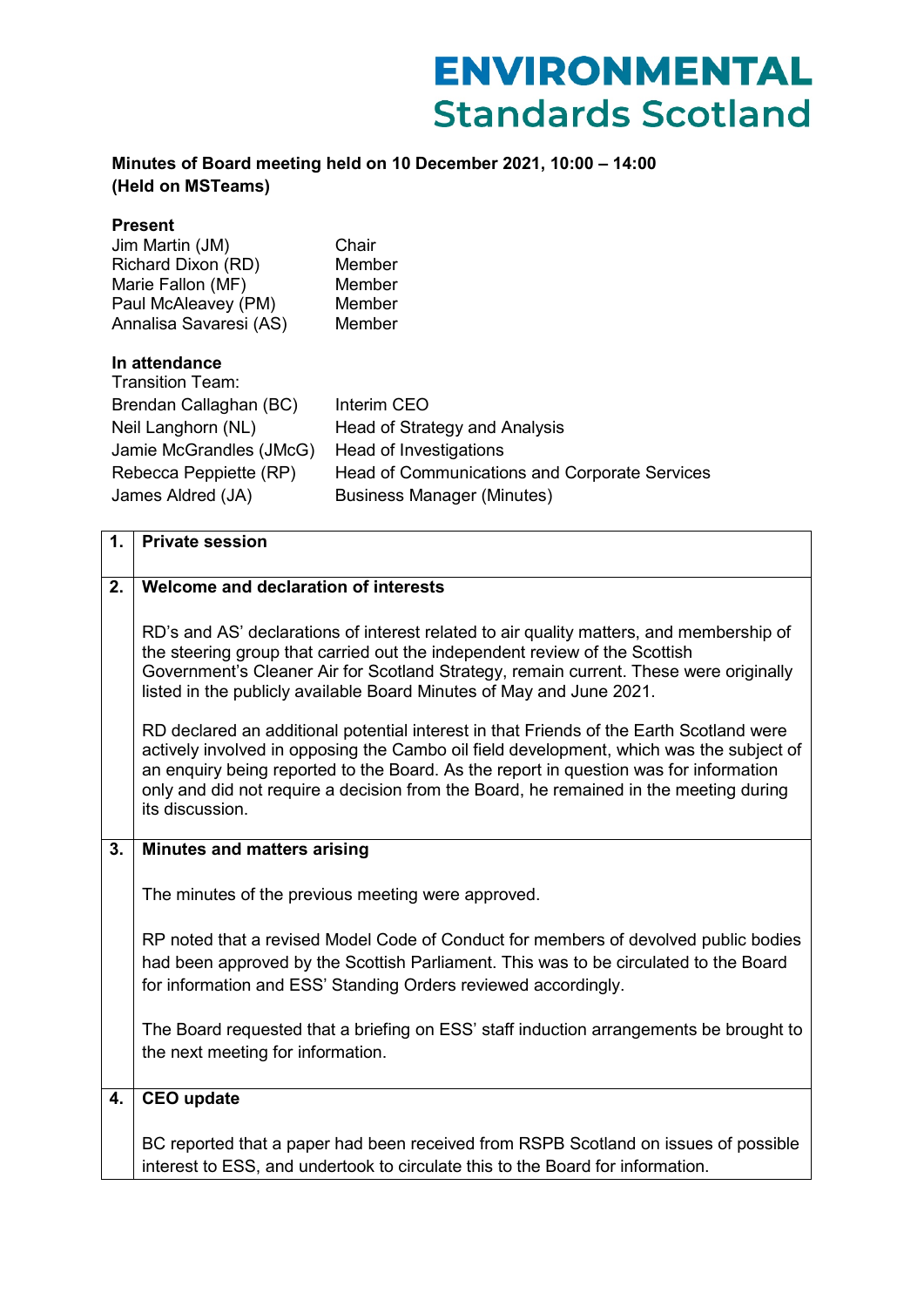|    | Discussions were reported to be underway between the EU and the devolved<br>administrations regarding the development of a Cooperation Forum between the<br>European Commission and the supervisory bodies for the environment within the<br>United Kingdom, as required under Article 395 of the Trade and Cooperation<br>Agreement. BC undertook to circulate further information to the Board by<br>correspondence.                                                              |
|----|-------------------------------------------------------------------------------------------------------------------------------------------------------------------------------------------------------------------------------------------------------------------------------------------------------------------------------------------------------------------------------------------------------------------------------------------------------------------------------------|
| 5. | Governance                                                                                                                                                                                                                                                                                                                                                                                                                                                                          |
|    | The Board reviewed and approved the October minutes of the Audit and Risk<br>Committee.                                                                                                                                                                                                                                                                                                                                                                                             |
|    | MF provided an update on the November meeting of the Committee, including<br>discussion on the budget, noting that the Committee had requested that the likelihood<br>of increased energy costs be reflected, and that the position on insurance requirements<br>for ESS staff and Board members be clarified. The Committee had also reviewed the<br>risk register and the proposed delegation limits, which had been approved with some<br>minor amendments to delegation levels. |
|    | The Board then received and considered the draft Business Plan 2021/22 - 2022/23,<br>noting that the document intended to lay out how ESS would operationalise the<br>strategic direction laid out in the agreed Interim Strategy, and that a new Plan would be<br>produced once the final Strategic Plan 2022-25 had been developed and agreed.                                                                                                                                    |
|    | In discussion, the Board requested:                                                                                                                                                                                                                                                                                                                                                                                                                                                 |
|    | To include reference to the development of stakeholder relationships under the<br>$\bullet$<br>'work to date' section.                                                                                                                                                                                                                                                                                                                                                              |
|    | That the section on 'Taking action to ensure compliance and effectiveness' be<br>$\bullet$<br>reviewed to place greater emphasis on the potential use of ESS' formal powers in<br>cases of persistent non-compliance.                                                                                                                                                                                                                                                               |
|    | That the 'Monitoring and evaluation' section be reviewed to consider including<br>$\bullet$<br>reference to international engagement and keeping pace with international<br>developments, and to consider including preparation for ESS' input to the upcoming<br>Scottish Government review of environmental governance.<br>That the draft distribution of resources be reviewed for accuracy and validity given<br>$\bullet$                                                      |
|    | the early stage of ESS' operation.                                                                                                                                                                                                                                                                                                                                                                                                                                                  |
|    | It was agreed that a revised version of the Plan would be circulated for agreement by<br>correspondence.                                                                                                                                                                                                                                                                                                                                                                            |
|    | The Board reviewed the revised risk register, noting that it had been reviewed and<br>recommended by the Audit and Risk Committee, and approved it for use as a baseline<br>for future review and monitoring. It was requested that the register be brought as a<br>standing item to future Board meetings.                                                                                                                                                                         |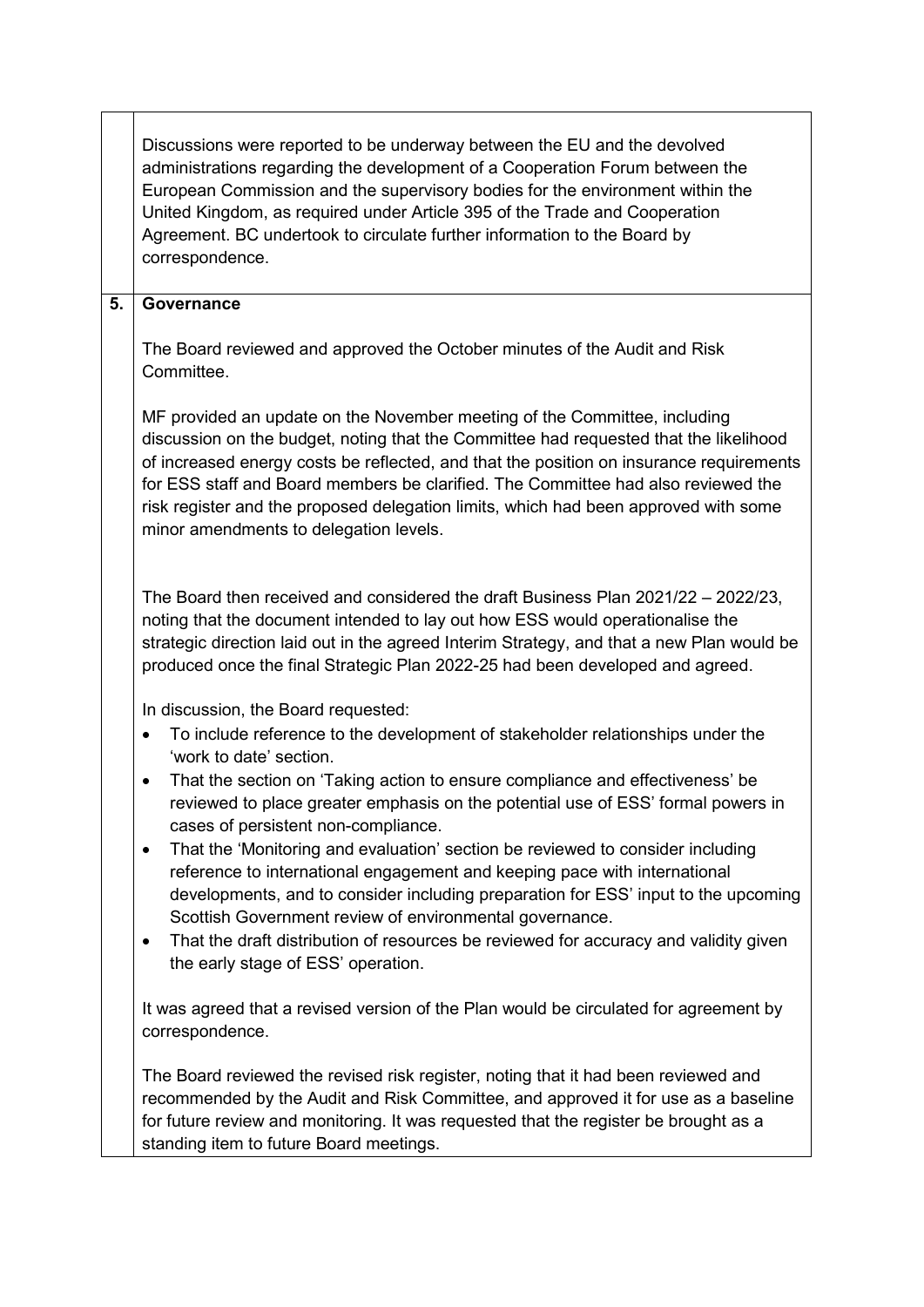|    | RP presented the updated budget report, noting that a piece of work would be<br>undertaken to reprofile the 2022/23 budget in light of the confirmation of ESS' funding<br>settlement for the next year, and that a revised budget would be brought to the January<br>meeting.                                                                                                                                                             |
|----|--------------------------------------------------------------------------------------------------------------------------------------------------------------------------------------------------------------------------------------------------------------------------------------------------------------------------------------------------------------------------------------------------------------------------------------------|
|    | The Board reviewed the proposed revisions to the Framework Document and approved<br>it as amended.                                                                                                                                                                                                                                                                                                                                         |
|    | On communications, RP reported that ESS' comms provider had undertaken a review<br>of the website and made recommendations to improve readability and user-<br>friendliness, which would be taken forward appropriately.                                                                                                                                                                                                                   |
|    | On stakeholder engagement, NL noted that two information sessions were being<br>organised to be held in January, one for community groups and members of the public<br>and the other targeted at key stakeholders but open to all. Board members were invited<br>to participate.                                                                                                                                                           |
| 6. | <b>Strategy and Analysis</b>                                                                                                                                                                                                                                                                                                                                                                                                               |
|    | NL presented the report on the proposed development of ESS' analytical function and<br>outline staffing structure.                                                                                                                                                                                                                                                                                                                         |
|    | In discussion, the Board noted that ESS' primary role in this area was expected to be<br>the collation and synthesis of data gathered and analysis undertaken by other bodies,<br>supplemented by ESS' own analysis where necessary. As a result, it was requested<br>that the proposed structure be reviewed to increase the focus on policy, legal and<br>technical knowledge and potentially reduce the focus on statistical expertise. |
|    | The Board also requested that the team's balance of priorities be reviewed with a view<br>to increasing the focus on supporting developing and ongoing investigations with<br>research and analysis.                                                                                                                                                                                                                                       |
|    | Given the short timescales for the recruitment of the Heads of the teams, the Board<br>requested that NL and BC undertake an initial discussion with PM and AS to review the<br>job descriptions for these posts prior to commencing this recruitment, in line with the<br>discussion referred to above.                                                                                                                                   |
|    | NL was requested to review and reframe the staffing structure as appropriate in<br>accordance with discussion, and to consider potential matrix management<br>requirements for the provision and resourcing of cross-service support, and to bring<br>back revised proposals to the February meeting of the Board.                                                                                                                         |
|    | NL then introduced the paper on proposals for establishing liaison arrangements and<br>formal relationships with other scrutiny, advisory and regulatory bodies, noting that this                                                                                                                                                                                                                                                          |